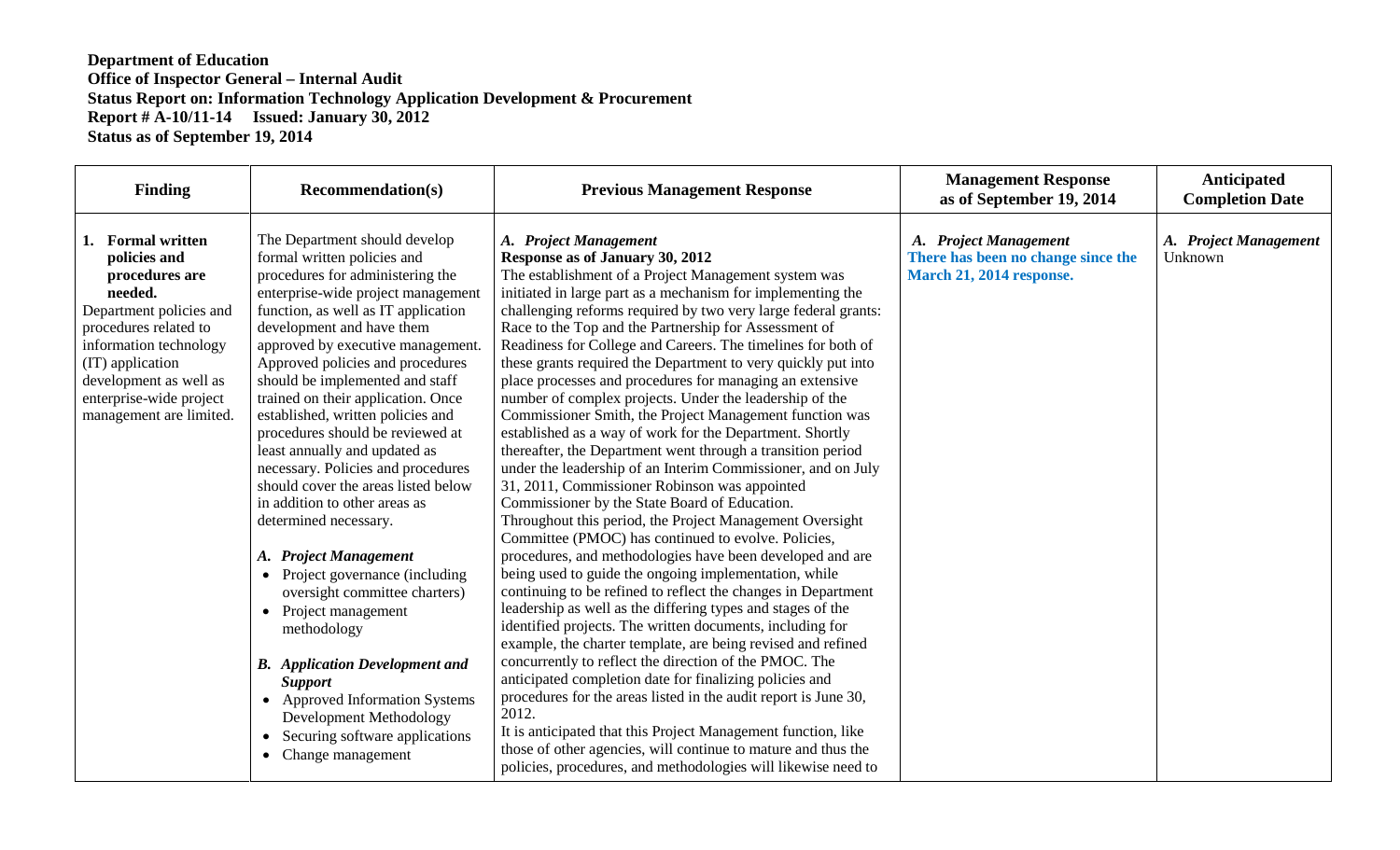| <b>Finding</b> | <b>Recommendation(s)</b> | <b>Previous Management Response</b>                                                                                                                                                                                                                                                                                                                                                                                                                                                                                                                                                                                                                                                                                                                                                                                                                                                                                                                                                                                       | <b>Management Response</b><br>as of September 19, 2014 | Anticipated<br><b>Completion Date</b> |
|----------------|--------------------------|---------------------------------------------------------------------------------------------------------------------------------------------------------------------------------------------------------------------------------------------------------------------------------------------------------------------------------------------------------------------------------------------------------------------------------------------------------------------------------------------------------------------------------------------------------------------------------------------------------------------------------------------------------------------------------------------------------------------------------------------------------------------------------------------------------------------------------------------------------------------------------------------------------------------------------------------------------------------------------------------------------------------------|--------------------------------------------------------|---------------------------------------|
|                |                          | be continuously examined and enhanced. While the PMOC will<br>formally adopt these written documents related to management<br>and governance, it will be necessary to make periodic revisions<br>to ensure that these enhancements are communicated<br>effectively. Training of personnel has been ongoing throughout<br>the process of establishing the system and will continue to be<br>provided as new information is available or as additional staff<br>become involved in the process.                                                                                                                                                                                                                                                                                                                                                                                                                                                                                                                             |                                                        |                                       |
|                |                          | Response as of March 21, 2013<br>Documents addressing the Project Management Office (PMO)<br>have been drafted. The list of the documents are as follows:<br>FDOE Project Management Methodology - draft<br>FDOE PMOC Charter - draft<br>2.<br>3.<br>DOE Project Charter – in use<br>4.<br>DOE Project Charter Instructions – in use<br>FDOE Business Case – in use<br>FDOE Project Concept – in use<br>FDOE Grant Concept – in use<br>FDOE Project Governance Policy - draft<br>8.<br>FDOE Project Management Policy - draft<br>9.<br>10. Visio-Project Governance diagram<br>The PMO currently operates a singular-level project<br>governance structure, closely aligned to the Project Governance<br>diagram.<br>Anticipated Completion Date: 12/31/13<br>Response as of September 21, 2013<br>The PMO discontinued the monthly Project Management<br>Oversight Committee (PMOC) meetings in the first quarter of<br>2013 at the direction of the then Chief-of-Staff.<br><b>Anticipated Completion Date: Unknown</b> |                                                        |                                       |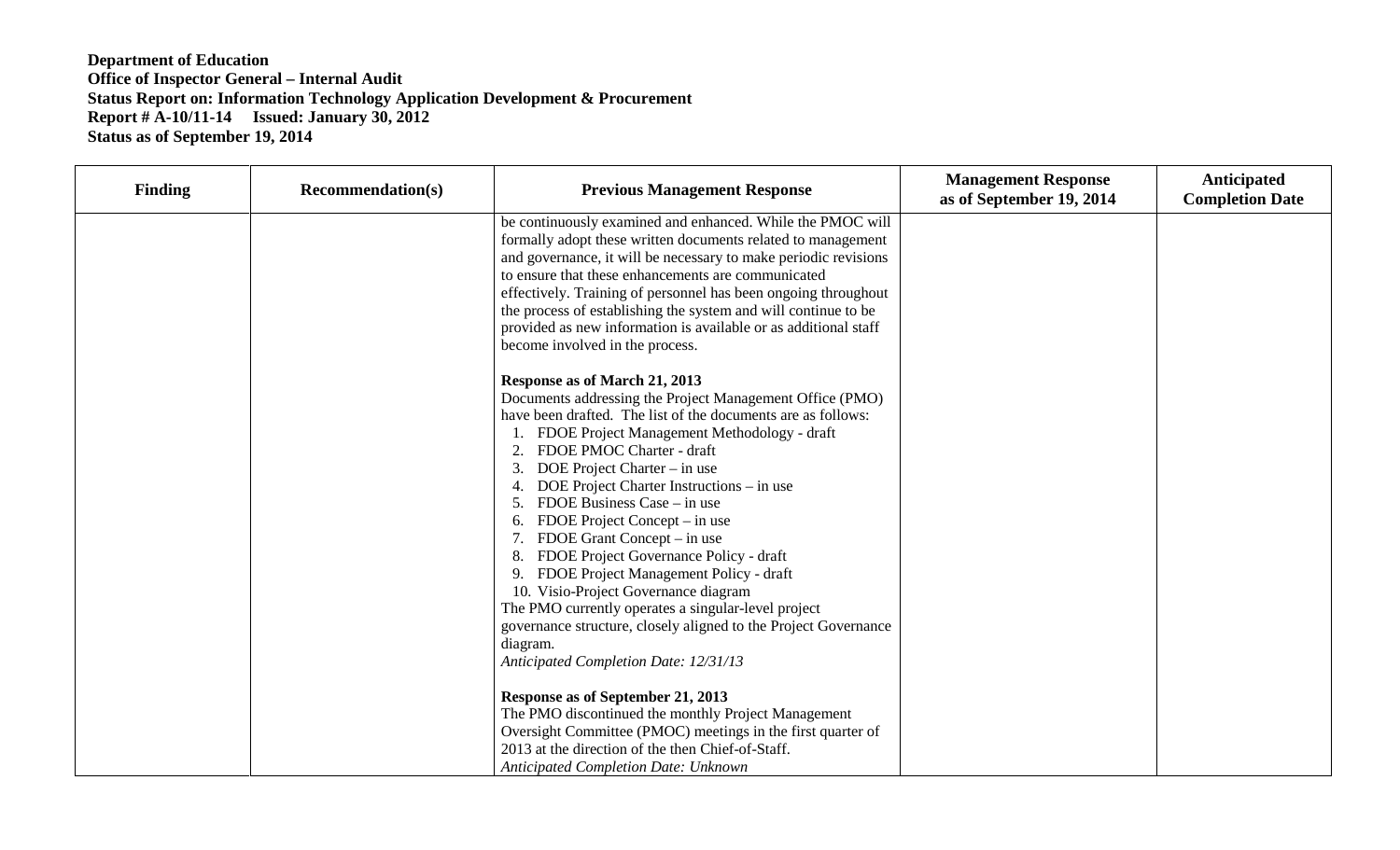| <b>Finding</b> | <b>Recommendation(s)</b> | <b>Previous Management Response</b>                                                                                                                                                                                                                                                                                                                                                                                                                                                                                                                                                                                                                                                                                                                                                                                                                                                                                                                                                                                                                                                                                                                                                                                                                                                                                                                                                                                                                                                                                                                                                                                                                                              | <b>Management Response</b><br>as of September 19, 2014              | Anticipated<br><b>Completion Date</b>                                  |
|----------------|--------------------------|----------------------------------------------------------------------------------------------------------------------------------------------------------------------------------------------------------------------------------------------------------------------------------------------------------------------------------------------------------------------------------------------------------------------------------------------------------------------------------------------------------------------------------------------------------------------------------------------------------------------------------------------------------------------------------------------------------------------------------------------------------------------------------------------------------------------------------------------------------------------------------------------------------------------------------------------------------------------------------------------------------------------------------------------------------------------------------------------------------------------------------------------------------------------------------------------------------------------------------------------------------------------------------------------------------------------------------------------------------------------------------------------------------------------------------------------------------------------------------------------------------------------------------------------------------------------------------------------------------------------------------------------------------------------------------|---------------------------------------------------------------------|------------------------------------------------------------------------|
|                |                          | Response as of March 21, 2014<br>The PMO discontinued the monthly Project Management<br>Oversight Committee (PMOC) meetings in the first quarter of<br>2013 at the direction of the then Chief-of-Staff.<br>Draft Policies, procedures, and methodologies have been<br>developed and are being used to guide the ongoing<br>implementation of the project management function within<br>OTIS. However, the PMOC committee and meetings have<br>been canceled. The Director of Technology and Innovation and<br>the CIO are currently drafting new Governance procedures to<br>present to executive leadership.<br><b>Anticipated Completion Date: Unknown</b><br><b>B.</b> Application Development and Support<br>Response as of January 30, 2012<br>The Information Systems Development Methodology has been<br>developed and implemented for almost a year. Although the<br>ISDM has not yet been formally adopted, it is in use and is<br>guiding the development methodology used by the Department.<br>A written procedure related to the security of software<br>applications has been developed and added as an Addendum to<br>the ISDM. A change management system, the Service Request<br>System, has also been established. The ISDM will be examined<br>to determine whether any revisions are necessary prior to<br>presenting it for formal adoption (anticipated completion date<br>of June 30, 2012). All of these are documents are written and<br>are being used by relevant staff. Training for affected staff will<br>be provided as needed (when changes are made or when<br>additional staff need to use these policies, procedures, and<br>methodologies). | <b>B.</b> Application Development and<br><b>Support</b><br>Complete | <b>B.</b> Application<br>Development and<br><b>Support</b><br>Complete |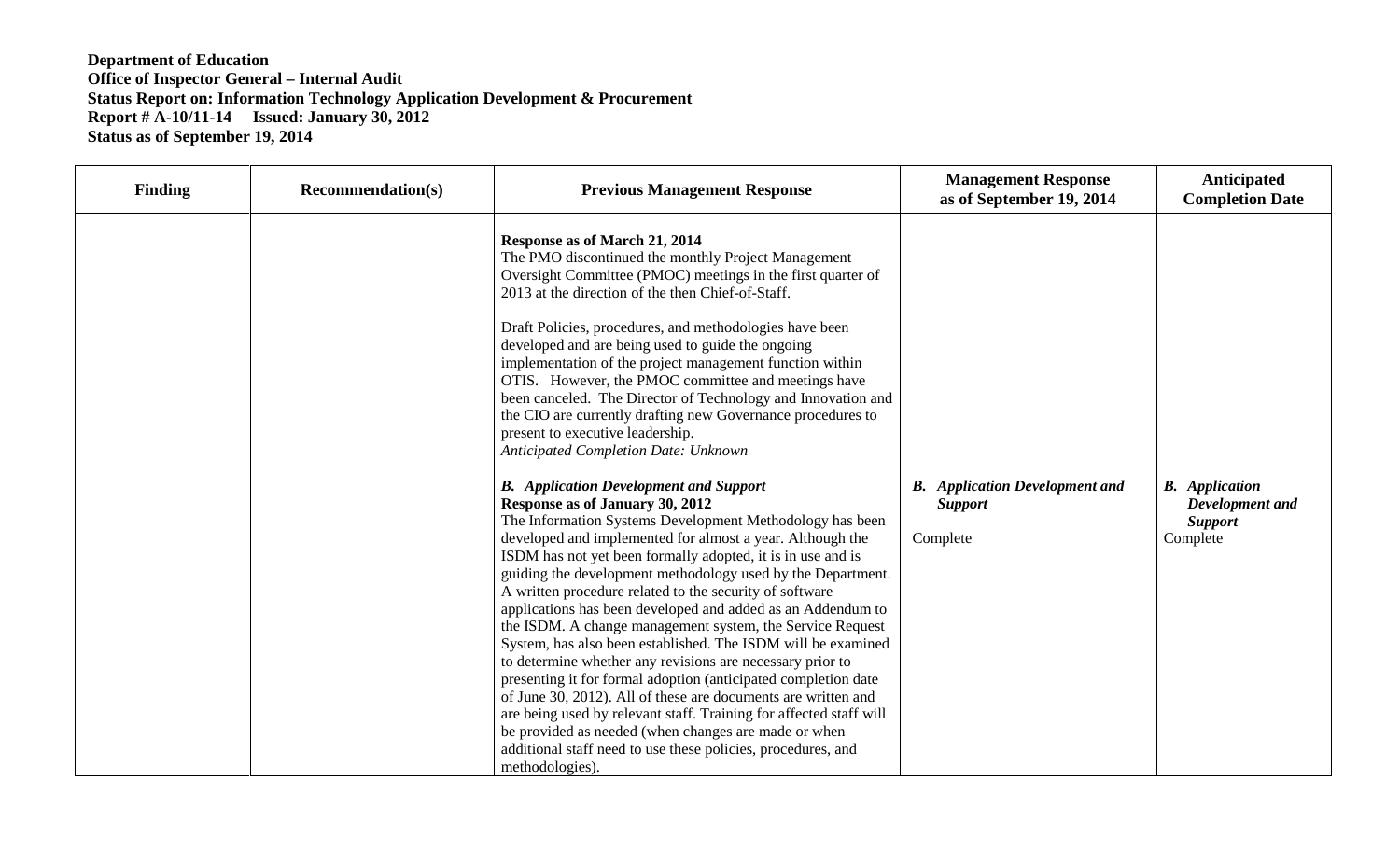| Finding                                                                                                                                                | <b>Recommendation(s)</b>                                                                                                                                                                                                                                                                                                                                                                                                                                                                                                                                                   | <b>Previous Management Response</b>                                                                                                                                                                                                                                                                                                                                                                                                                                                                                                                                                                                                                                                                                                                                                                    | <b>Management Response</b><br>as of September 19, 2014         | Anticipated<br><b>Completion Date</b> |
|--------------------------------------------------------------------------------------------------------------------------------------------------------|----------------------------------------------------------------------------------------------------------------------------------------------------------------------------------------------------------------------------------------------------------------------------------------------------------------------------------------------------------------------------------------------------------------------------------------------------------------------------------------------------------------------------------------------------------------------------|--------------------------------------------------------------------------------------------------------------------------------------------------------------------------------------------------------------------------------------------------------------------------------------------------------------------------------------------------------------------------------------------------------------------------------------------------------------------------------------------------------------------------------------------------------------------------------------------------------------------------------------------------------------------------------------------------------------------------------------------------------------------------------------------------------|----------------------------------------------------------------|---------------------------------------|
|                                                                                                                                                        |                                                                                                                                                                                                                                                                                                                                                                                                                                                                                                                                                                            | Response as of March 21, 2013<br>The revised ISDM was completed in August 2012 and sent to<br>executive management for approval.<br>The Information Systems Development Methodology (ISDM)<br>has been further revised to expound upon the processes and<br>procedures of Application and Development projects. Each<br>module of the ISDM has been reviewed to declare and define<br>terminology and ensure consistent terminology throughout the<br>documentation. A Business Analysts was hired to assist the<br>developers with adhering to the ISDM when new projects are<br>requested and developed. In addition, the Business Analyst is to<br>identify and update missing standards and procedures in the<br>ISDM methodology. The ISDM was approved by David<br>Stokes, CIO on March 14, 2013 |                                                                |                                       |
| 2. Effectiveness of<br>project governance<br>should continue to<br>be improved.<br>Governance processes<br>were under development<br>during the audit. | As project governance is critical to<br>support the management of limited<br>resources, the Department should<br>continue on the path to further<br>develop, strengthen, and formalize<br>its governance structure and<br>activities. This includes creating<br>governance committee charters and<br>policies to implement governance<br>activities and empowering a strategy<br>or steering committee to ensure<br>adequate control over project<br>decisions, directions, and<br>performance to ensure project<br>activities support the Department's<br>strategic plan. | Response as of January 30, 2012<br>See response to Finding 1.<br>Response as of March 21, 2013<br>See response to Finding 1.<br><b>Estimated Completion Date: 12/31/13</b><br>Response as of September 21, 2013<br>See response to Finding 1.<br><b>Estimated Completion Date: Unknown</b><br>Response as of March 21, 2014<br>See response to Finding 1.<br><b>Estimated Completion Date: Unknown</b>                                                                                                                                                                                                                                                                                                                                                                                                 | There has been no change since the<br>March 21, 2014 response. | Unknown                               |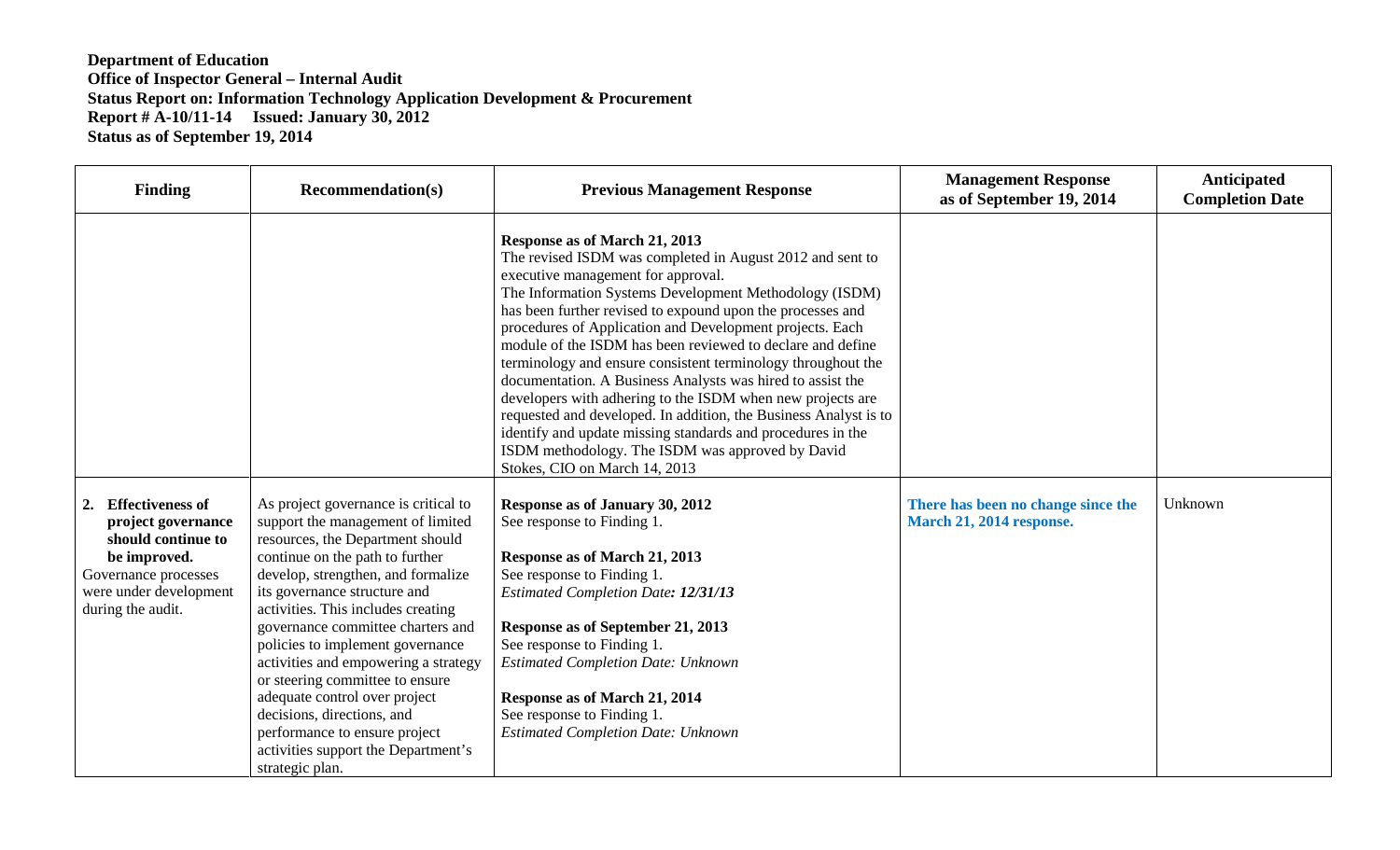| <b>Finding</b>                                                                                                                                                                                                          | <b>Recommendation(s)</b>                                                                                                                                                                                                                                                                                                                                                                                                                              | <b>Previous Management Response</b>                                                                                                                                                                                                                                                                                                                                                                    | <b>Management Response</b><br>as of September 19, 2014         | Anticipated<br><b>Completion Date</b> |
|-------------------------------------------------------------------------------------------------------------------------------------------------------------------------------------------------------------------------|-------------------------------------------------------------------------------------------------------------------------------------------------------------------------------------------------------------------------------------------------------------------------------------------------------------------------------------------------------------------------------------------------------------------------------------------------------|--------------------------------------------------------------------------------------------------------------------------------------------------------------------------------------------------------------------------------------------------------------------------------------------------------------------------------------------------------------------------------------------------------|----------------------------------------------------------------|---------------------------------------|
| The Department is<br>3.<br>not following a<br>formal documented<br>project management<br>methodology.<br>Important planning steps<br>and related deliverables<br>of selected ongoing<br>projects were not<br>evidenced. | The Department should develop a<br>formal project management<br>methodology for managing projects.<br>A one-size-fits-all methodology is<br>not likely to work given the different<br>types of projects and management<br>styles involved.<br>The methodology would likely<br>include templates that can guide<br>project teams in obtaining an<br>appropriate level of documentation,<br>while streamlining preparation time<br>and effort involved. | Response as of January 30, 2012<br>See response to Finding 1.<br>Response as of March 21, 2013<br>See response to Finding 1.<br><b>Estimated Completion Date: 12/31/13</b><br>Response as of September 21, 2013<br>See response to Finding 1.<br><b>Estimated Completion Date: Unknown</b><br>Response as of March 21, 2014<br>See response to Finding 1.<br><b>Estimated Completion Date: Unknown</b> | There has been no change since the<br>March 21, 2014 response. | Unknown                               |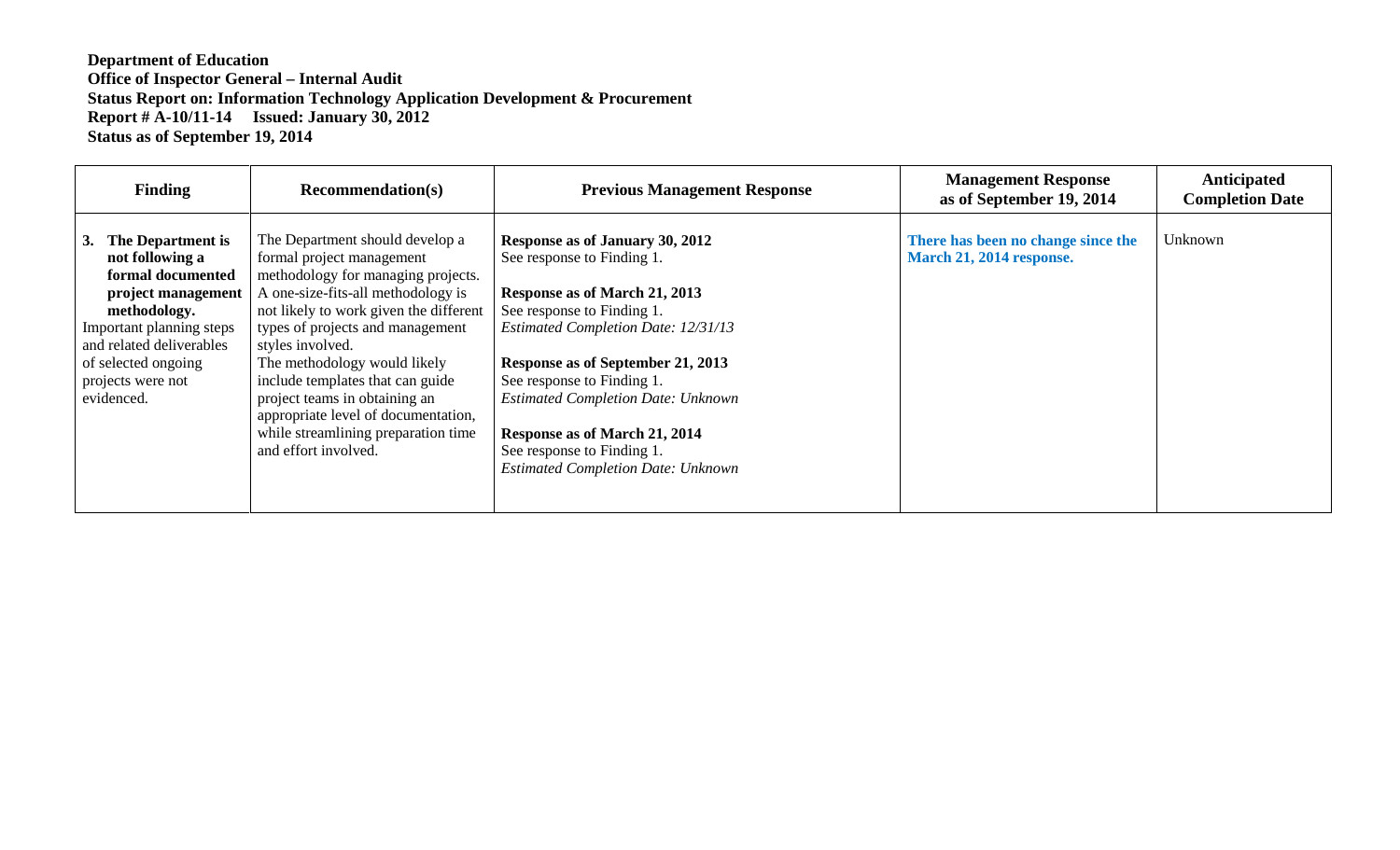| <b>Finding</b><br><b>Recommendation(s)</b>                                                                                                                                                                                                                                                                                                                                                                                                                                                                                                                                                                                                                                                                                                                                                                                                                                                                                                                     | <b>Previous Management Response</b>                                                                                                                                                                                                                                                                                                                                                                                                                                                                                                                                                                                                                                                                                                                                                                                                                                                                                                                                                                                                                                                                                                                                                                                                                                                                                                                                                                                                                                                                        | <b>Management Response</b><br>as of September 19, 2014 | Anticipated<br><b>Completion Date</b> |
|----------------------------------------------------------------------------------------------------------------------------------------------------------------------------------------------------------------------------------------------------------------------------------------------------------------------------------------------------------------------------------------------------------------------------------------------------------------------------------------------------------------------------------------------------------------------------------------------------------------------------------------------------------------------------------------------------------------------------------------------------------------------------------------------------------------------------------------------------------------------------------------------------------------------------------------------------------------|------------------------------------------------------------------------------------------------------------------------------------------------------------------------------------------------------------------------------------------------------------------------------------------------------------------------------------------------------------------------------------------------------------------------------------------------------------------------------------------------------------------------------------------------------------------------------------------------------------------------------------------------------------------------------------------------------------------------------------------------------------------------------------------------------------------------------------------------------------------------------------------------------------------------------------------------------------------------------------------------------------------------------------------------------------------------------------------------------------------------------------------------------------------------------------------------------------------------------------------------------------------------------------------------------------------------------------------------------------------------------------------------------------------------------------------------------------------------------------------------------------|--------------------------------------------------------|---------------------------------------|
| 4. Documentation of<br>The Department should ensure that<br><b>ISDM</b> deliverable<br>application support projects be<br>performed in accordance with<br>activities for<br>requirements of the Department's<br>application support<br>ISDM. Staff performing deliverable<br>projects should be<br>tasks should be sufficiently trained<br>improved.<br>We noted incomplete or<br>on use of the development<br>methodology and effectively<br>insufficient<br>supervised to ensure quality.<br>documentation for:<br>Opportunities to streamline the<br>• Risk analysis<br>documentation of ISDM deliverables<br>• System architecture<br>could potentially be achieved by<br>• Business<br>expanding the use of templates.<br>requirements<br>definition<br>• Data requirements<br>• Programming<br>specifications<br>• Security plan and<br>design<br>• Compliance with<br><b>ADA</b><br>• System test plan and<br>results<br>• User acceptance test<br>plan | Response as of January 30, 2012<br>As noted above, the ISDM is being implemented throughout<br>the Department; however, there are varying levels of<br>implementation among staff based on the type of system being<br>worked on. The Office of Application Development and<br>Support (OAS) will continue to supervise and monitor the<br>levels of implementation of the ISDM, specifically the<br>documentation of ISDM deliverables. Additional training will<br>be provided as needed and as indicated by the results of internal<br>monitoring. Training will include guidance and best practices<br>related to the use of templates for documentation of<br>deliverables. OAS will also update the ISDM to address<br>deliverable activities documentation in the areas mentioned in<br>the report (risk analysis, system architecture, business<br>requirements definition, data requirements, programming<br>specifications, security plan and design, compliance with<br>Americans with Disability Act, system test plan and results,<br>and user acceptance test plan).<br>Response as of March 21, 2013<br>Completed in August, 2012. The Department has improved<br>documentation of the ISDM deliverable activities for<br>application support projects. The Department has addressed this<br>finding and implemented the recommendations as outlined<br>below.<br>Application Development and Support has revised the ISDM to<br>include missing templates noted in the Finding, as well as | Complete                                               | Complete                              |
|                                                                                                                                                                                                                                                                                                                                                                                                                                                                                                                                                                                                                                                                                                                                                                                                                                                                                                                                                                | implementing new standards and policies. The implementation<br>and requirement of a Project Charter and supporting templates<br>has greatly facilitated the implementation of ISDM<br>requirements, and streamlining the documentation of ISDM<br>deliverables. The ISDM was approved by David Stokes, CIO<br>on March 14, 2013.                                                                                                                                                                                                                                                                                                                                                                                                                                                                                                                                                                                                                                                                                                                                                                                                                                                                                                                                                                                                                                                                                                                                                                           |                                                        |                                       |